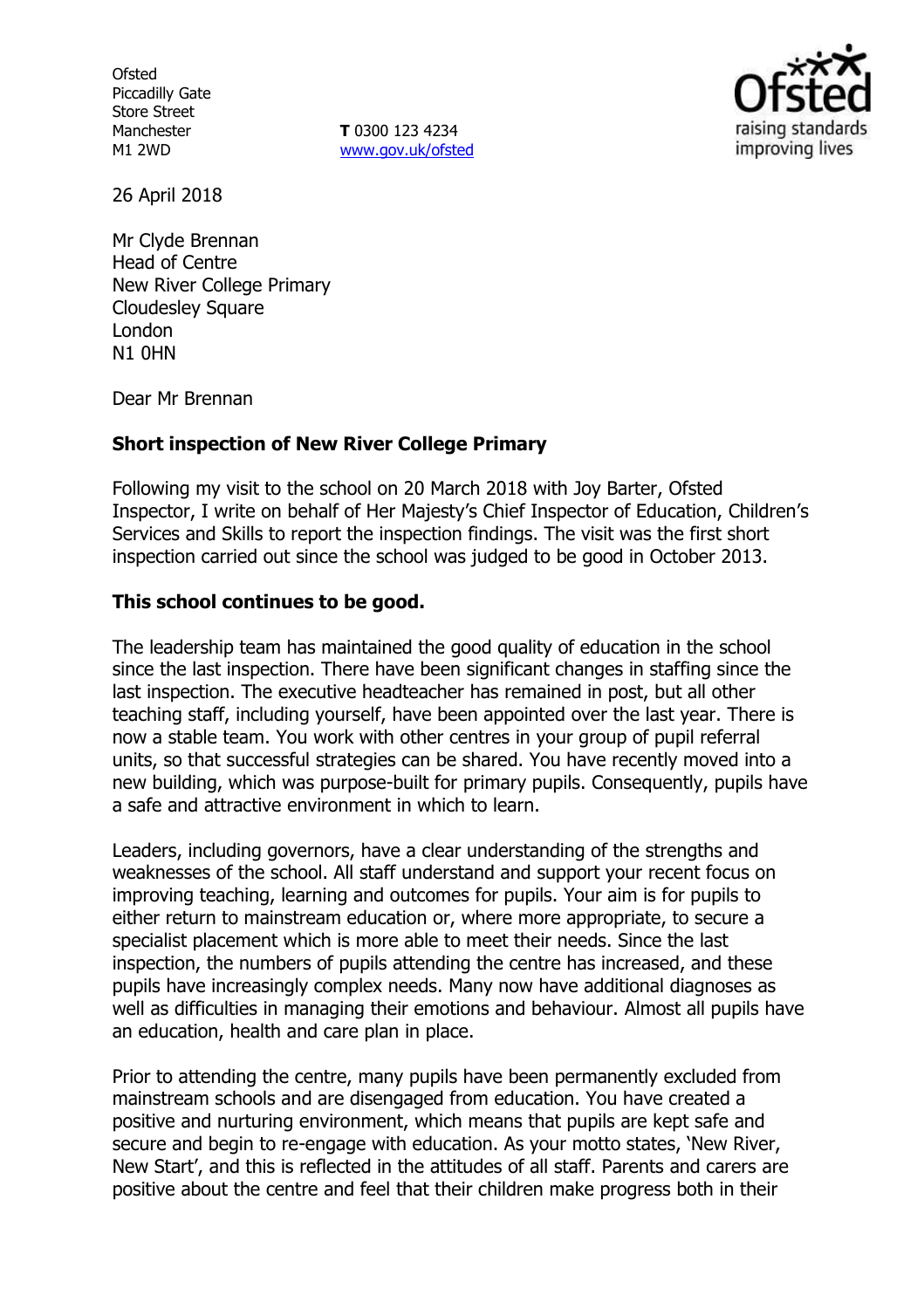

academic skills and behaviour.

# **Safeguarding is effective.**

Leaders, including governors, have made sure that all safeguarding arrangements are fit for purpose. You, and several other staff, have undertaken designated safeguarding lead training. Consequently, there is always someone available on site, should staff or pupils need to raise a concern. Staff feel well supported by the leadership team and said that leaders are always available to respond to any issues that arise. You ensure that appropriate safeguarding checks are carried out on staff working with pupils.

The designated safeguarding lead is knowledgeable and aware of the challenging context of the provision. You work closely with other agencies to make sure that pupils are kept safe. Referrals are timely and well written. Case files are detailed and well organised. The designated safeguarding lead is proactive in following up concerns to ensure that pupils receive help and protection when they need it.

There is a strong culture of safeguarding in the school, which permeates all activities. For example, you carry out home visits when pupils are absent and the family is non-contactable. Staff are well trained and aware of the signs of a pupil at risk. Daily meetings on pupils' well-being give safeguarding a high priority.

## **Inspection findings**

- $\blacksquare$  For the first line of enquiry, we agreed to look at how well leaders support pupils to attend school regularly. Over the last two years, attendance rates have remained stable. Leaders clearly communicate their expectations in relation to attendance to parents and pupils on pupils' entry to the centre. You monitor pupils' attendance very closely so that you can intervene or support as soon as a problem is identified. Leaders use a range of strategies, including working with other agencies when needed, to support families to improve the attendance of pupils. This area of work is given a high priority due to the history of poor attendance of pupils prior to attending the centre.
- The second line of enguiry focused on how much progress pupils are making and how the school uses assessment information to ensure that pupils are learning as well as they should be. Progress in English, mathematics and science is checked regularly along with the progress pupils are making in their behaviour and personal development. When pupils are identified as not making sufficient progress, you discuss this with the class teacher so that further interventions can be put in place.
- Leaders set challenging targets for pupils in English, mathematics and science. However, the needs of the pupils attending the centre has changed since the last inspection. Many pupils now have additional special educational needs (SEN) and/or disabilities. Therefore, targets for some pupils are too challenging, based on their complex individual needs and low starting points. This means that systems to monitor progress do not always reliably reflect the progress that pupils are making. We agreed that these systems need to be reviewed and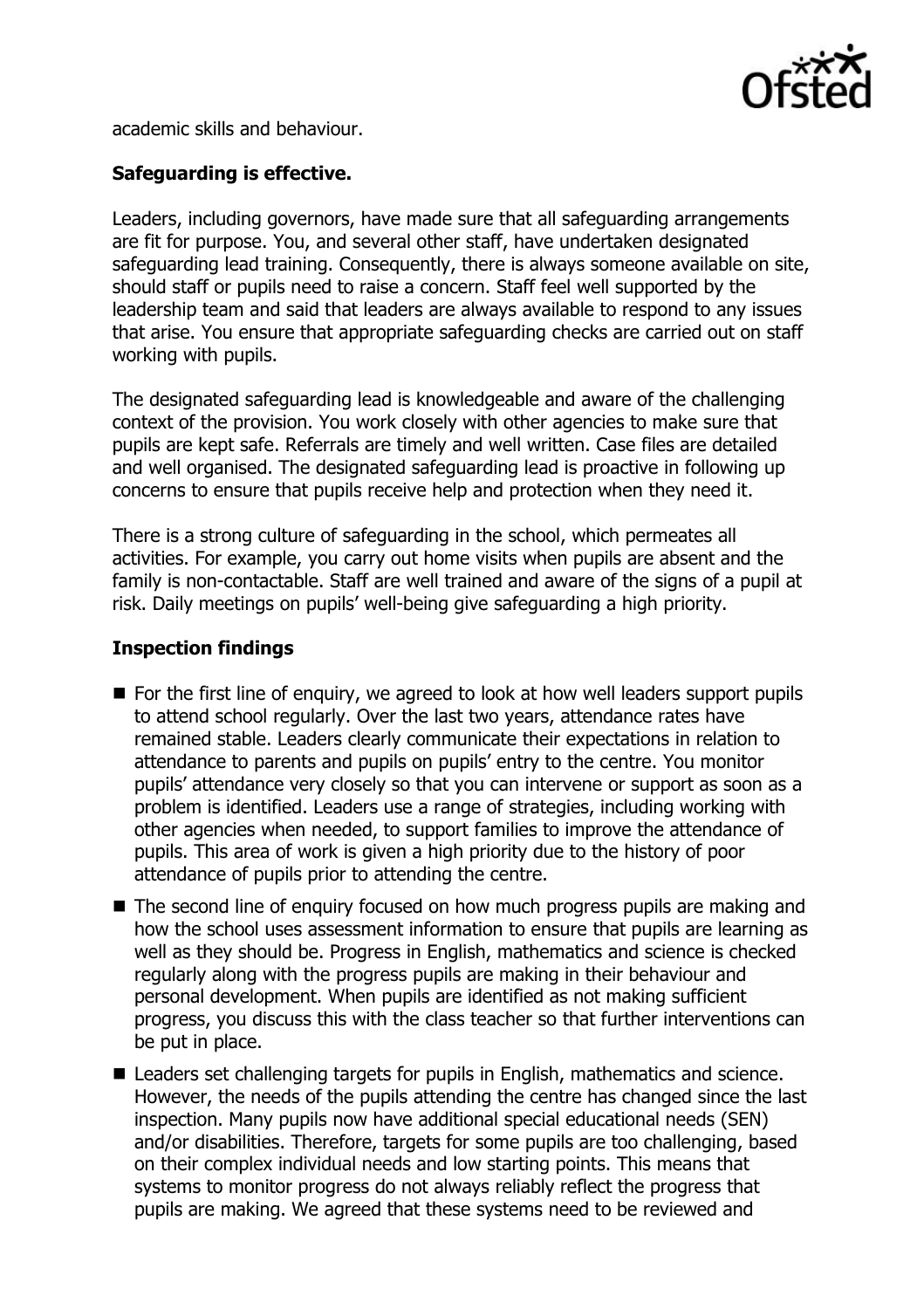

further refined so that they more effectively capture the progress made by individual pupils.

- We agreed that evidence shows that the progress pupils make in mathematics and science is not as strong as their progress in English. Work in pupils' books suggests that leaders are taking effective action to address this. Teachers are starting to set pupils appropriately challenging work and expect them to aim high. Nevertheless, this work is at an early stage. It is too early to judge whether it will result in pupils making improved progress in mathematics and science over time.
- The areas for improvement at the last inspection have been addressed. Teachers record the small steps of progress that pupils are making and use this information to plan appropriate learning activities. These are well matched to pupils' needs and abilities. Teachers and support staff use questioning very effectively, both to deepen pupils' understanding and to support them when they contribute in discussions. Feedback given to pupils is specific so they know what they need to do to improve further. For example, in one class, pupils learning about Venn diagrams were challenged to explain their reasoning. Pupils were able to explain their choices and self-correct errors they had made.
- Our third line of enquiry considered how well staff work together to promote good behaviour and positive attitudes to learning. Staff are well trained to support pupils' challenging behaviour. Classrooms are calm and staff work hard, using a range of strategies, to manage behaviour. This enables pupils to focus on their learning. There is a clear behaviour policy, which is implemented consistently by all staff. When physical intervention is required, this is carefully recorded and always reported to parents. Pupils understand the system of rewards and sanctions and were able to explain this to inspectors.
- **Pupils display positive attitudes to learning, which was evident in all the** classrooms we visited. They were keen to contribute to discussions and take turns on the interactive whiteboard. Pupils talked to each other well during discussions. They were reminded by staff to listen and to take turns appropriately, which they did. Pupils take pride in their work, and this is reflected in the presentation of work in their books.
- Finally, we looked at the curriculum and how well it meets the needs of pupils. You have recently reviewed the curriculum to make it more interesting and relevant. This includes ensuring that all pupils access daily English and mathematics teaching. English lessons include daily guided reading, phonics, spelling and grammar work. A recent focus on improving the teaching of writing has had a direct impact on the progress pupils make. Leaders have identified that teaching and learning in mathematics and science need to be further improved. You have started to address this issue by offering additional training for teachers.
- You have placed a strong emphasis on personal, health and social education, which is a key area, given the needs of the pupils. In one session, we observed pupils exploring their feelings and developing strategies to manage their behaviour when they face challenging situations. When reviewing the curriculum, you consulted pupils. As a result of this, an increase in physical activities has been incorporated into the curriculum at various points of the day. Pupils engage